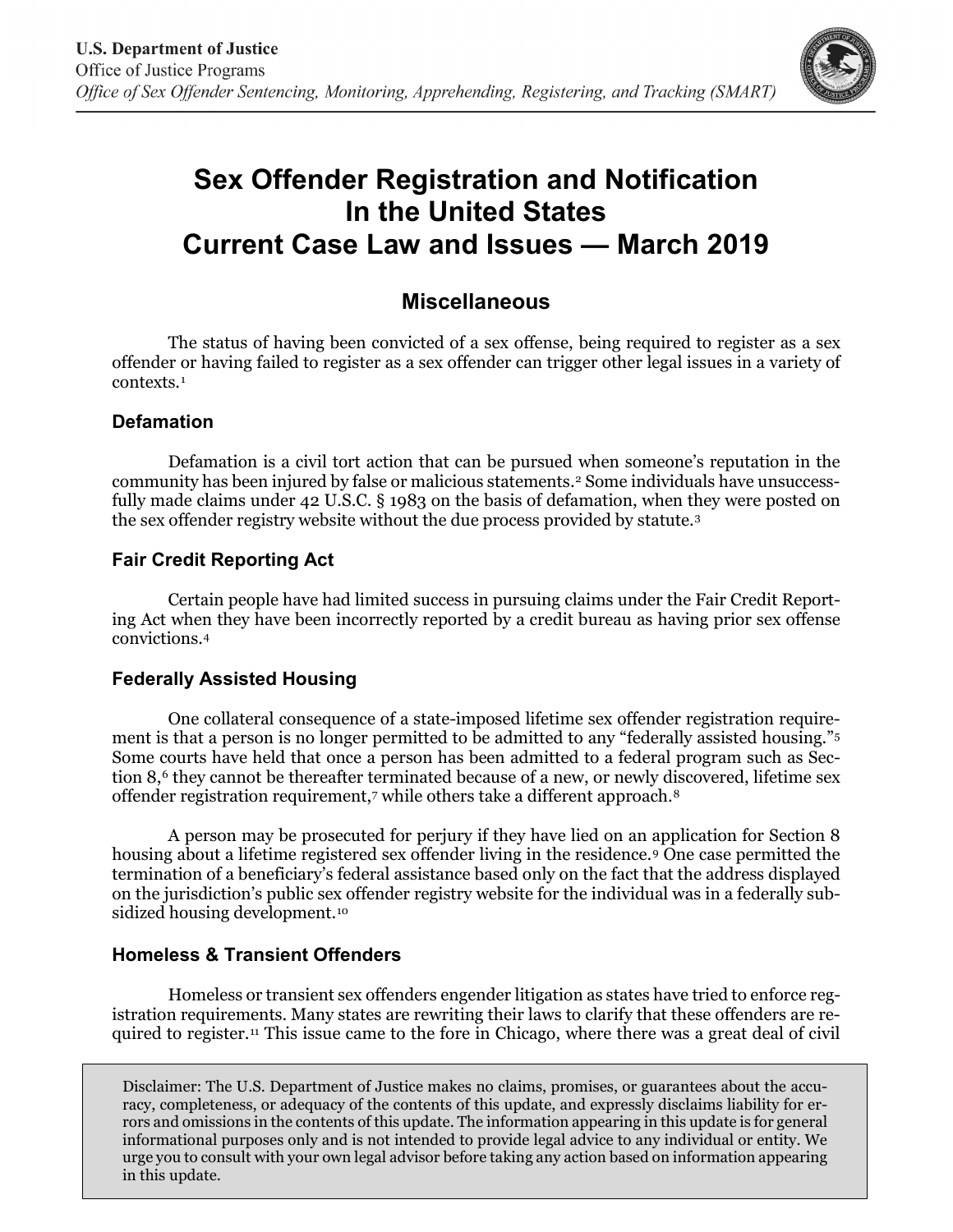<span id="page-1-0"></span>litigation based on the city's policy to deny registration to any sex offender who lacked a fixed address.[12](#page-1-11)

<span id="page-1-2"></span><span id="page-1-1"></span>In most cases, an offender's homelessness has not prevented a successful prosecution for failure to register, although sometimes statutory or evidentiary problems have arisen.[13](#page-1-12) Differing check-in requirements for homeless offenders as opposed to offenders who have a residence address have been affirmed.[14](#page-2-0) Homeless offenders have also been successfully prosecuted for failing to update their "residence" location.<sup>[15](#page-2-1)</sup> In one case, a court found that when an offender repeatedly uses a "mail drop" address as his legal address, he "resides" at that location for the purposes of a prosecution for failure to register as a sex offender.[16](#page-2-2) In another, when an offender still technically lived at the same address, even though he lived in an outbuilding or his truck rather than the main residence, he could not be prosecuted for a failure to update his residence address.[17](#page-2-3) However, in an attempt to prosecute a long-haul trucker for failure to register, a conviction could not be had, even when he had prolonged absences from his registered residence.[18](#page-2-4)

#### <span id="page-1-4"></span><span id="page-1-3"></span>**Immigration & Deportation**

The Adam Walsh Act requires that a person convicted of a specified offense against a minor is not entitled to file a petition to sponsor a fiancé(e) or family member unless the Secretary of the Department of Homeland Security determines that the offender poses no risk to the person on whose behalf the petition is filed.[19](#page-2-5)

<span id="page-1-5"></span>Convictions for failure to register have triggered subsequent deportation proceedings in some cases. There is currently a circuit split as to whether a conviction for a state failure to register offense is a crime involving "moral turpitude" under the immigration code such that a person is removable because of that conviction.[20](#page-2-6)

<span id="page-1-7"></span><span id="page-1-6"></span>When a naturalized U.S. citizen received his citizenship at least in part because he concealed a prior serious sex offense conviction, he can be denaturalized and have his citizenship revoked.[21](#page-2-7) A recent case also held that the possible penalty of deportation, when combined with a maximum period of incarceration of six months, triggers the Sixth Amendment right to a jury trial.[22](#page-2-8) In addition, difficulties may arise when a U.S. citizen, convicted of a sex offense and required to register, attempts to renounce their citizenship.[23](#page-2-9)

#### <span id="page-1-10"></span><span id="page-1-9"></span><span id="page-1-8"></span>**Impeachment**

<span id="page-1-11"></span>Generally speaking, rules of evidence permit attacking the credibility of a witness by way of introducing evidence of certain prior convictions. In one state, a conviction for failure to register was determined to be a "crime of deception," rendering it admissible in a subsequent criminal trial to impeach the defendant's testimony.[24](#page-2-10)

### **Sentencing Enhancement Under Federal Law**

<span id="page-1-12"></span>Under federal law, additional punishment can result if certain crimes are committed while an offender is required to register as a sex offender. Under 18 U.S.C. § 2260A, the commission of certain offenses against a minor while the perpetrator is required to register as a sex offender under any law will result in a 10-year mandatory minimum sentence to run consecutively to any other sentences imposed.[25](#page-2-11) The retroactive application of these provisions does not violate the ex post facto clause.[26](#page-2-12)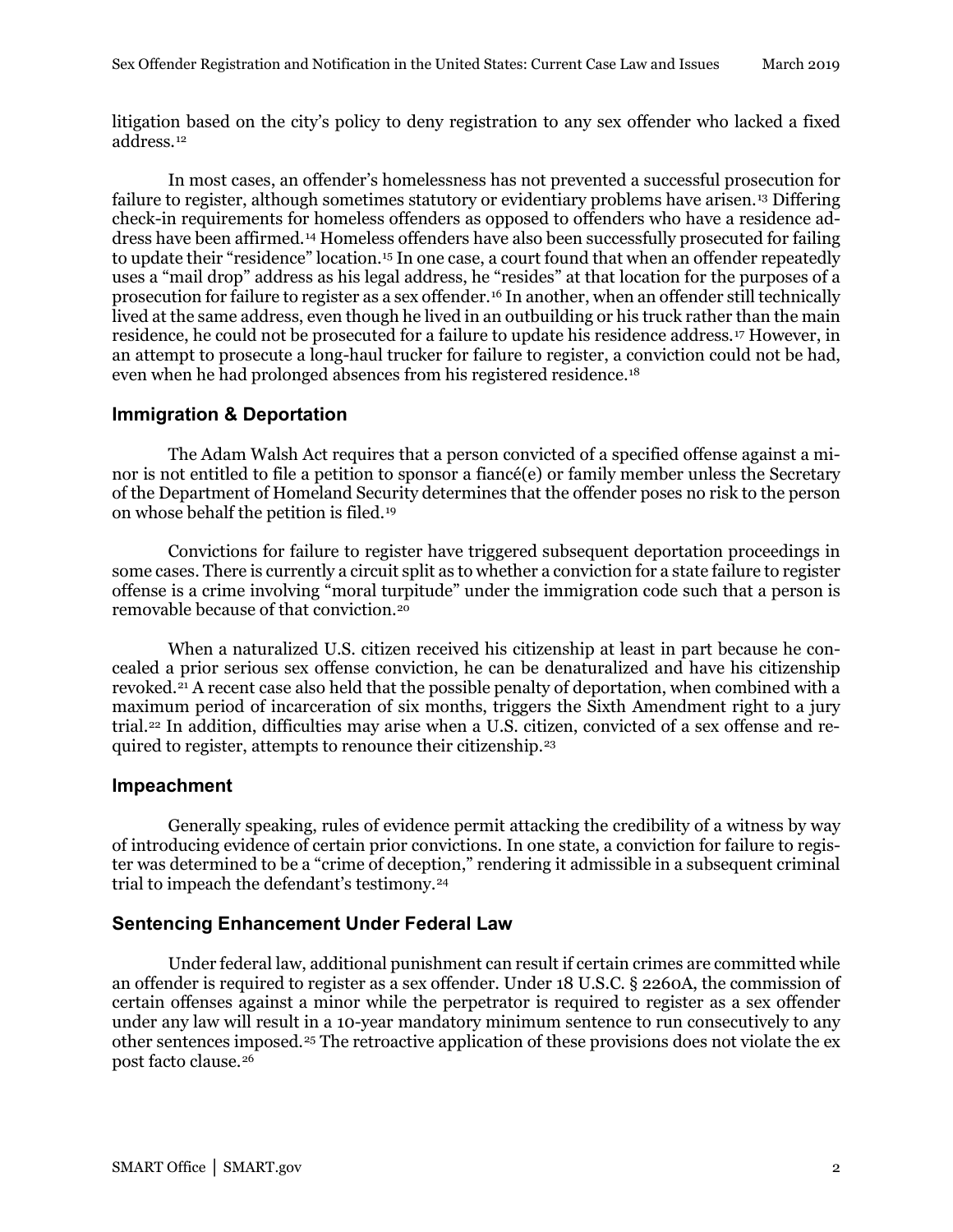- <sup>2</sup> *See* Black's Law Dictionary (Abr. 6th ed., 1991) at p. 288.
- <sup>3</sup> Balentine v. Tremblay, 554 Fed. Appx. 58 (2d Cir. 2014).
- <span id="page-2-0"></span><sup>4</sup> Meyer v. Nat'l Tenant Network Inc., 10 F. Supp. 3d 1096 (N.D. Cal. 2014).

<span id="page-2-5"></span><span id="page-2-4"></span><span id="page-2-3"></span><span id="page-2-2"></span><span id="page-2-1"></span><sup>5</sup> 42 U.S.C. § 13663; *see also* When Must I Prohibit Admission of Sex Offenders?, 24 C.F.R. § 5.856 (2001); To What Criminal Records and Searches Does this Subpart Apply?, 24 C.F.R. § 5.901 (2001); What Special Authority is there to Obtain Access to Sex Offender Registration Information?, 24 C.F.R. § 5.905 (2001); Fair Housing and Equal Opportunity, 24 C.F.R. § 578.93(b)(4) (2012); Denial of Admission for Criminal Activity or Drug Abuse by Household Members (2001) 24 C.F.R. § 960.204(a)(4); Denial of Admission and Termination of Assistance for Criminals and Alcohol Abusers, 24 C.F.R. § 982.553(a)(2) (2015). HUD issued guidance in 2012 describing the duties of owners, agents, and public housing authorities with regards to admitting registered sex offenders. State Registered Lifetime Sex Offenders in Federally Assisted Housing, [portal.hud.gov/hudportal/documents/huddoc?id=12-28pihn12-11hsgn.pdf.](http://portal.hud.gov/hudportal/documents/huddoc?id=12-28pihn12-11hsgn.pdf) This guidance was drafted in part as a response to a 2009 HUD Office of Inspector General's report. HUD Subsidized an Estimated 2,094 to 3,046 Households that Included Lifetime Registered Sex Offenders, Audit Rep't No. 2009-KC-0001 (Aug. 14, 2009), [www.hudoig.gov/sites/default/files/pdf/Inter](https://www.hudoig.gov/sites/default/files/pdf/Internal/2009/ig0970001.pdf)[nal/2009/ig0970001.pdf.](https://www.hudoig.gov/sites/default/files/pdf/Internal/2009/ig0970001.pdf)

<span id="page-2-6"></span><sup>6</sup> "Section 8" refers to the housing assistance provisions contained in the United States Housing Act of 1937, ch. 896, Title I, § 8 (Sept. 1, 1937), as amended.

<sup>7</sup> Miller v. McCormick, 605 F. Supp. 2d 296 (D. Me. 2009). *But see* State Registered Lifetime Offenders in Federally Assisted Housing, United States Dep't of Housing and Urban Development, Notice PIH 2012- 28/H 2012-11 (June 11, 2012), [portal.hud.gov/hudportal/documents/huddoc?id=12-28pihn12-11hsgn.pdf](https://portal.hud.gov/hudportal/documents/huddoc?id=12-28pihn12-11hsgn.pdf%20) (persons that are a sex offender subject to a lifetime registration requirement who are wrongfully admitted to Section 8 housing are subject to termination procedures).

<span id="page-2-7"></span><sup>8</sup> Bostic v. D.C. Hous. Auth., 162 A.3d 170 (D.C. 2017).

<span id="page-2-8"></span><sup>9</sup> Johnson v. California, 2011 U.S. Dist. LEXIS 101623 (C.D. Cal. July 25, 2011).

<span id="page-2-9"></span><sup>10</sup> Henley v. Housing Auth. of New Orleans, 2013 U.S. Dist. LEXIS 62255 (E.D. La. May 1, 2013).

<span id="page-2-10"></span><sup>11</sup> Santos v. State, 668 S.E.2d 676 (Ga. 2008) (registration requirements unconstitutionally vague); Rodriguez v. State, 108 A.3d 438 (Md. Ct. Spec. App. 2015) (weekly registration requirement for homeless offenders not unconstitutional); State v. Crofton, 2008 Wash. App. LEXIS 1283 (June 2, 2008) (weekly registration requirement for homeless offenders permissible).

<span id="page-2-12"></span><span id="page-2-11"></span><sup>12</sup> *See* Beley v. City of Chicago, 2015 U.S. Dist. LEXIS 163919 (N.D. Ill., Dec. 27, 2015), *summary judgment granted, partial summary judgment denied* 2017 U.S. Dist. LEXIS 28167 (N.D. Ill. Feb. 28, 2017); Saiger v. City of Chicago, 2014 U.S. Dist. LEXIS 83206 (N.D. Ill., June 19, 2014) (permitting plaintiff's Due Process claim to proceed); Derfus v. City of Chicago, 42 F. Supp. 3d 888 (N.D. Ill. 2014), *summary judgment granted*, 2015 U.S. Dist. LEXIS 44529 (N.D. Ill. April 6, 2015); People v. Wlecke, 6 N.E.3d 745 (Ill. App. Ct. 2014) (offender who lacked identification and was turned away from registering could not be convicted for failure to register).

<sup>13</sup> *See* People v. Deluca, 176 Cal. Rptr. 3d 419 (Cal. App. 2d Dist. 2014) (even though shelter had limited hours, it counted as a "residence" for the purposes of registration); People v. Allman, 321 P.3d 557 (Colo. Ct. App. 2012) (offender used his car as a residence when working away from "home" during the week, was a "residence" for purposes of the statute); Branch v. State, 917 N.E.2d 1283 (Ind. Ct. App. 2009) (homeless defendant was successfully prosecuted for failure to register when he failed to inform authorities that he had left a shelter); Milliner v. State, 890 N.E.2d 789 (Ind. Ct. App. 2008) (offender kicked out of house by wife and staying with friends had to update his registration every time he moved); Tobar v. Commonwealth,

<sup>&</sup>lt;sup>1</sup> The fact that a person has been convicted of a sex offense involving children can result in the revocation of a person's Certified Shorthand Reporter's License, Sonntag v. Stewart, 53 N.E.3d 46 (Ill. Ct. App. 2015), or their amateur radio license, FCC Reverses ALJ's Decision, Revokes Convicted Sex Offender's Ham License, ARRL.org, [www.arrl.org/news/fcc-reverses-alj-s-decision-revokes-convicted-sex-offender-s-ama](http://www.arrl.org/news/fcc-reverses-alj-s-decision-revokes-convicted-sex-offender-s-amateur-radio-license)[teur-radio-license](http://www.arrl.org/news/fcc-reverses-alj-s-decision-revokes-convicted-sex-offender-s-amateur-radio-license) (Nov. 13, 2014). In at least one state, there is a statutory presumption against any registered sex offender being granted unsupervised visitation, custody or residential placement of a child. 13 Del. Code Ann. § 724A.  $\overline{a}$